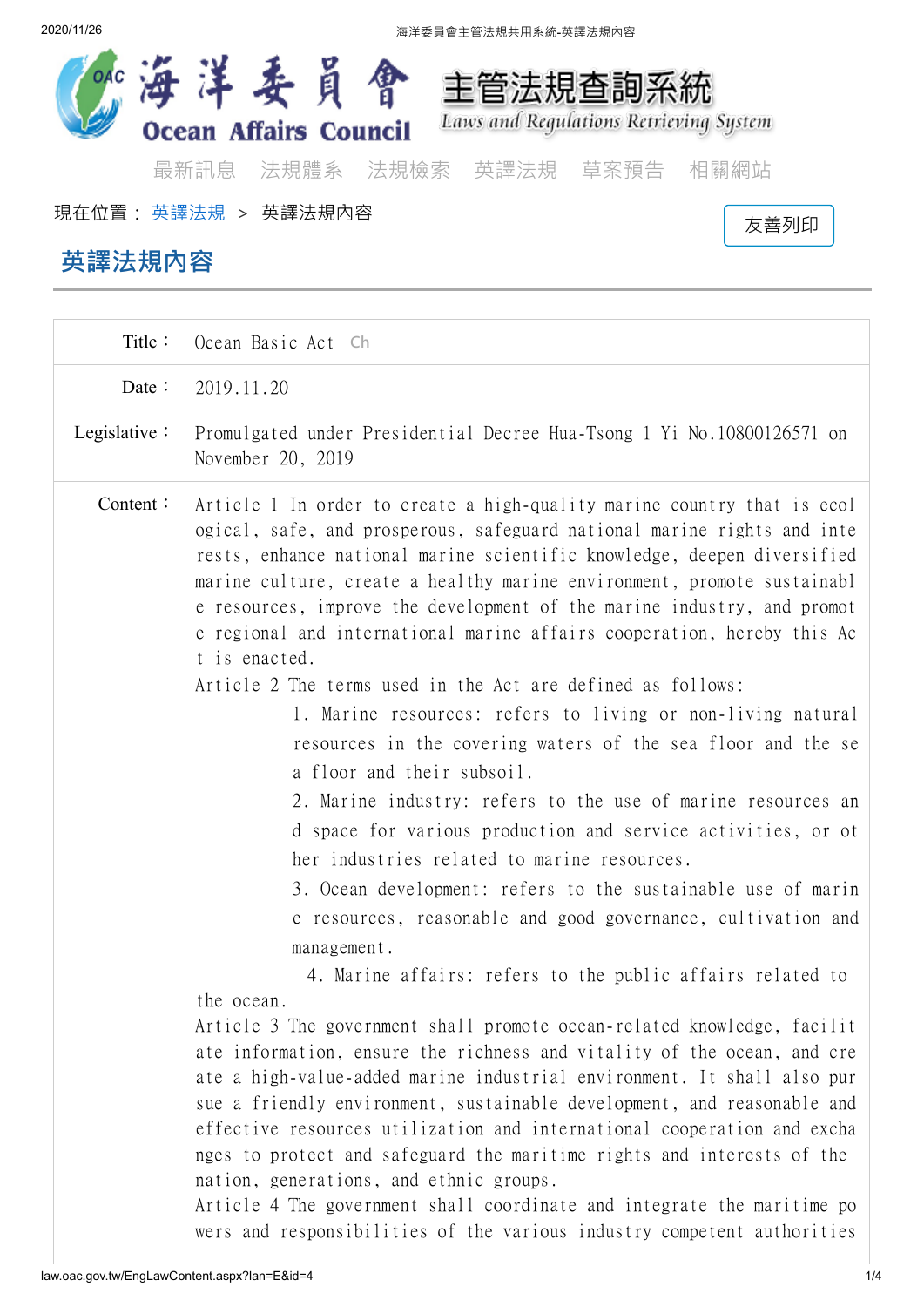2020/11/26 2020/11/26 または またまのは ファインスタンス あきまく 海洋委員會主管法規共用系統-英譯法規内容

and jointly promote marine affairs.

The government should enact (formulate) regulations for marine spatial planning, coordinate the use of sea areas and coopetition, and implemen t integrated marine management in response to the needs of multi-purpos e marine use.

Article 5 The government shall respect the principles of history, sover eignty, sovereign rights, and jurisdiction, and actively participate in regional and international cooperation related to marine affairs, maint aining, developing and sustainably sharing marine resources on the basi s of peace, reciprocity, and ensuring our national marine rights and in terests.

Article 6 Nationals, enterprises and civil society organizations shall assist the government in advancing national marine policies, various re lated governance plans and measures.

Article 7 In order to safeguard and promote our national marine rights and interests, national security, maritime public security, and maritim e safety, and in response to major emergencies, the government should u se a global perspective and international strategic thinking to enhance the energy of marine affairs execution and strengthen marine power to m eet the needs of national survival, security and development.

Article 8 The government shall integrate and make good use of domestic resources, formulate marine pollution prevention and control measures, reduce pollution at its source, strengthen pollution prevention and con trol energy, effectively respond to climate change, prudently promote n ational spatial planning, strengthen marine disaster protection, accele rate marine rehabilitation, and actively promote regional and internati onal cooperation to protect the marine environment.

Article 9 The government shall actively promote and assist the developm ent of the marine industry, and in combination with fiscal, taxation an d financial systems, provide a sound development policy for the marine industry, cultivate domestic talents and industrial chains, and promote the development of the marine economy.

Article 10 The government shall establish an appropriate mechanism to r espect, maintain, and preserve marine cultural assets such as tradition al sea-use wisdom, safeguard and inherit the traditional sea-use cultur e and rights of indigenous peoples, and take into account scientific ma nagement of fisheries.

The government shall plan to give play to the characteristics of marine space, create friendly marine facilities, develop marine sports, sights eeing, and recreational activities, strengthen the people's pro-sea and sea-loving awareness, and build a new civilization in which people and the sea coexist and prosper.

Article 11 The government shall incorporate the important knowledge of oceans into the national basic education and training program of civil servants, integrate relevant teaching resources, training institutions or organizations, and establish links between schools at all levels and with regions and societies to promote universal marine education that a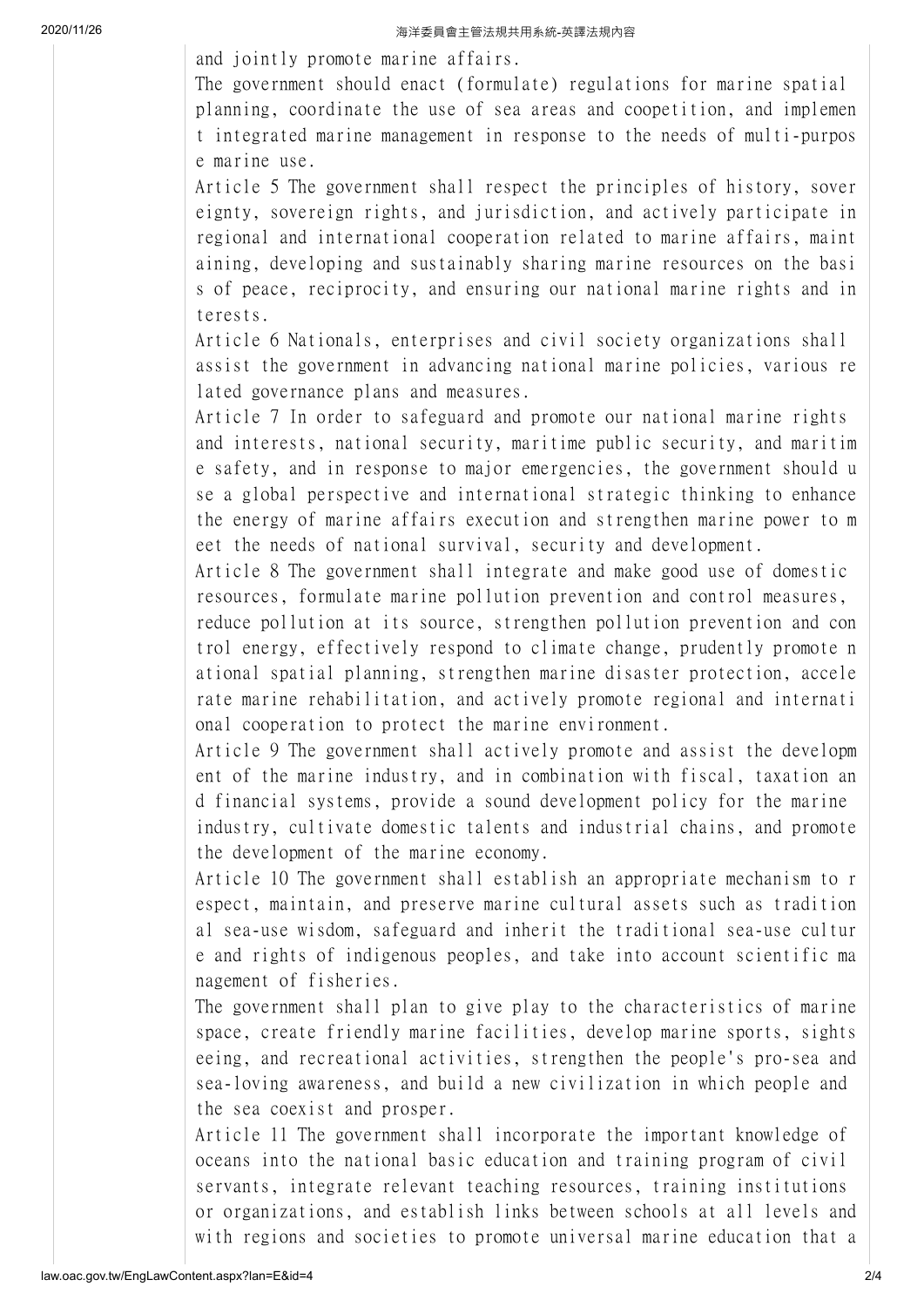2020/11/26 2020/11/26

ll the people have access to.

Article 12 The government shall promote the cooperation between the pub lic and private sectors and academic institutions, establish a coordina ted and integrated mechanism for the use and development of marine rese arch resources, and enhance the capabilities of marine science researc h, law and policy development, and cultural expertise, conduct long-ter m, applied, and basic surveys and research, and establish a national ma rine information system and sharing platform.

Article 13 The government shall, based on the ecosystem approach, prior itize the protection of natural coasts, landscapes, important marine li fe habitats, special and endangered species, vulnerable and sensitive a reas, underwater cultural assets, etc., preserve marine biodiversity, f ormulate relevant preservation, conservation, protection policies and p lans, adopt impact mitigation measures, ecological compensation or othe r development alternatives, set up marine protected areas, and strive t o restore the marine ecosystem and natural context, and protect the ori ginal sea users' rights.

Article 14 The government shall designate budgeting slackly for marine affairs and take necessary measures to ensure that the budgetary funds meet the requirements for implementing policies.

The government should allocate and invest resources reasonably accordin g to actual needs, subsidize and commend relevant academic institution s, marine industries, civil society and individuals, etc., and jointly promote related marine affairs and measures.

The central government may set up an ocean development fund to handle o cean development and resource sustainability related issues.

Article 15 The government shall release a white paper on national marin e policy within one year after the implementation of the Act, and shall periodically review and amend it in accordance with its performance and developments at home and abroad.

Governments at all levels should cooperate with the national marine pol icy white paper, and review the policies and administrative measures th ey are in charge of. If some do not meet the requirements, they should formulate and amend their relevant policies and administrative measures and promote implementation.

Article 16 Governments at all levels shall review the governing laws an d regulations in accordance with the provisions of the Act within two y ears after the implementation of the Act. If some do not conform to the provisions of the Act, they shall enact (formulate), amend or abolish t hem.

Before the regulation of the preceding paragraph is enacted (formulate d), amended, or abolished, it shall be interpreted and applied by the c entral ocean specialized agency in cooperation with the central industr y competent authority in accordance with the provisions of the Act. Article 17 Governments at all levels shall actually implement marine re